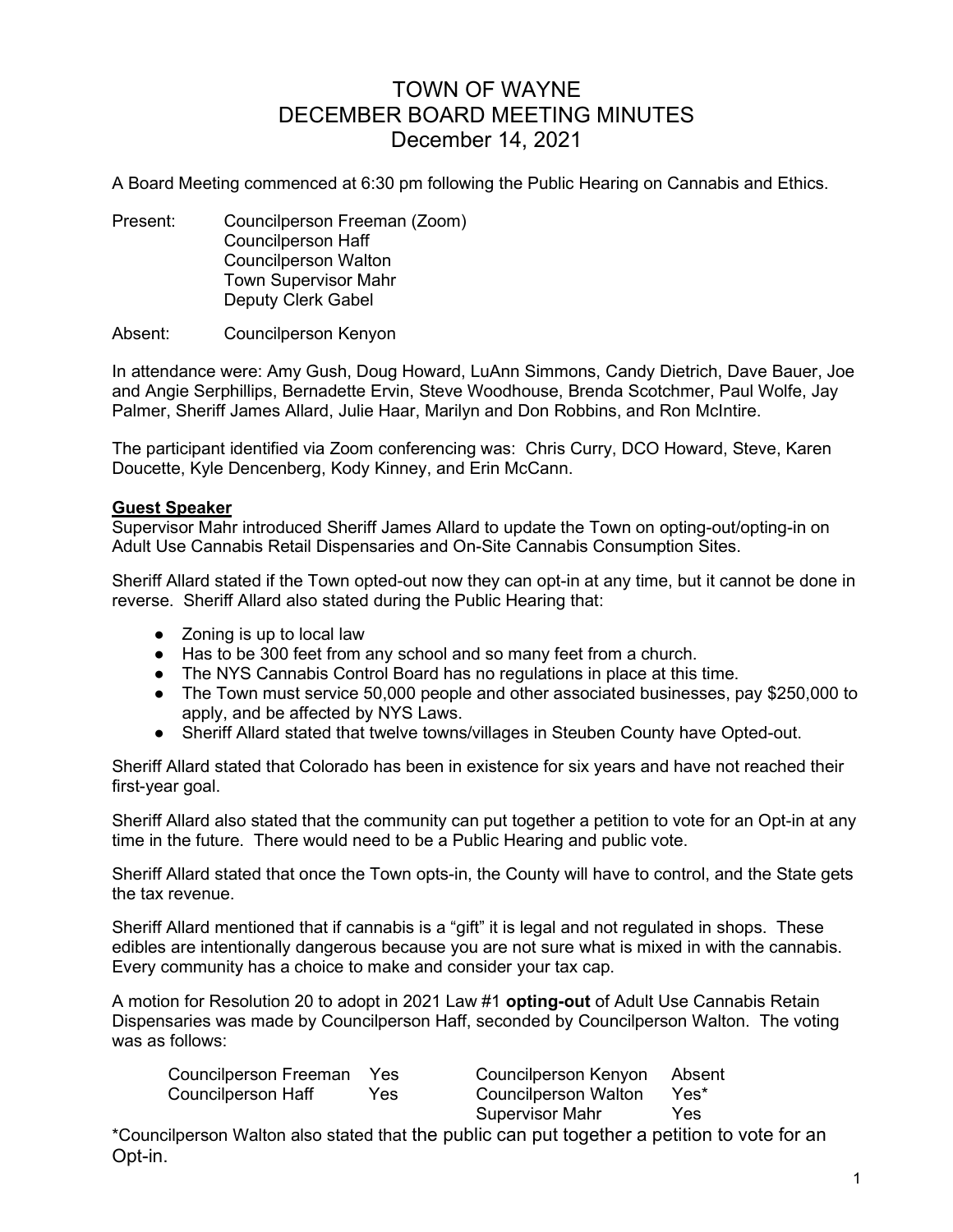A motion for Resolution 21 also to adopt in 2021 Law #1 opting-out of Adult Use of On-Site Cannabis Consumption Sites was made by Councilperson Haff, seconded by Councilperson Walton. The voting was as follows:

| Councilperson Freeman | <b>Yes</b> | Councilperson Kenyon Absent |      |
|-----------------------|------------|-----------------------------|------|
| Councilperson Haff    | Yes        | Councilperson Walton        | Yes* |
|                       |            | Supervisor Mahr             | Yes  |

\*Councilperson Walton also stated that the public can put together a petition to vote for an Opt-in.

# Ethics Committee

Supervisor Mahr stated Local Law 2 of 2021, Enacting a Code of Ethics and establishing a Board of Ethics needs to be established along with a Financial Disclosure Form.

A motion was made for Local Law 2, 2021, Replacing Local Law No. 3 of the Year 2012, Enacting a Code of Ethics and Establishing a Board of Ethics for the Town of Wayne was made by Councilperson Haff and seconded by Councilperson Freeman. The voting was as follows:

| Councilperson Freeman | <b>Yes</b> | Councilperson Kenyon Absent |     |
|-----------------------|------------|-----------------------------|-----|
| Councilperson Haff    | Yes        | Councilperson Walton Yes    |     |
|                       |            | Supervisor Mahr             | Yes |

Supervisor Mahr stated that the Financial Disclosure Form will be addressed at the January 11<sup>th</sup>, 2022, meeting.

Supervisor Mahr requested a moment of silence for "Barney" Hubbs, Dwayne Randell, and David Campbell.

Supervisor Mahr acknowledged "Angie" Serphillips as the new Town Clerk and looking forward to her being on board sharing her talents.

# Approval of Minutes

The November 9th Board meeting minutes were reviewed. A motion to approve them was made by Councilperson Walton and seconded by Councilperson Haff with all in favor.

## Supervisor Report

Supervisor Mahr stated that the General Fund analysis shows money will be rolled over to 2022. Supervisor Mahr also stated that the Highway Department is tighter and did not enough money in the budget to cover the salaries and some Union benefits. Supervisor Mahr stated that the November and December costs will be paid from the Highway Fund Balance account to cover those costs.

Supervisor Mahr also stated we expect to be getting a check for \$155,000 for CHIPS, which will be allocated to the 2022 East Lake Road project.

Supervisor Mahr stated that the Budget Modifications also include the impact of Abstract 12 expenses.

Supervisor Mahr stated that the Deputy Town Clerk position actual vs. budget differences are due to the need to cover for Town Clerk.

Supervisor Mahr stated that he will set up a meeting with Bob Wixson to review IT expenditures for 2021.

Councilperson Haff stated typically, at this time of the year, the Board looks at what we have left from the Highway unfunded balance and make a contribution to our equipment reserve; would encourage the Board and future Board to keep that in mind. Councilperson Haff also stated that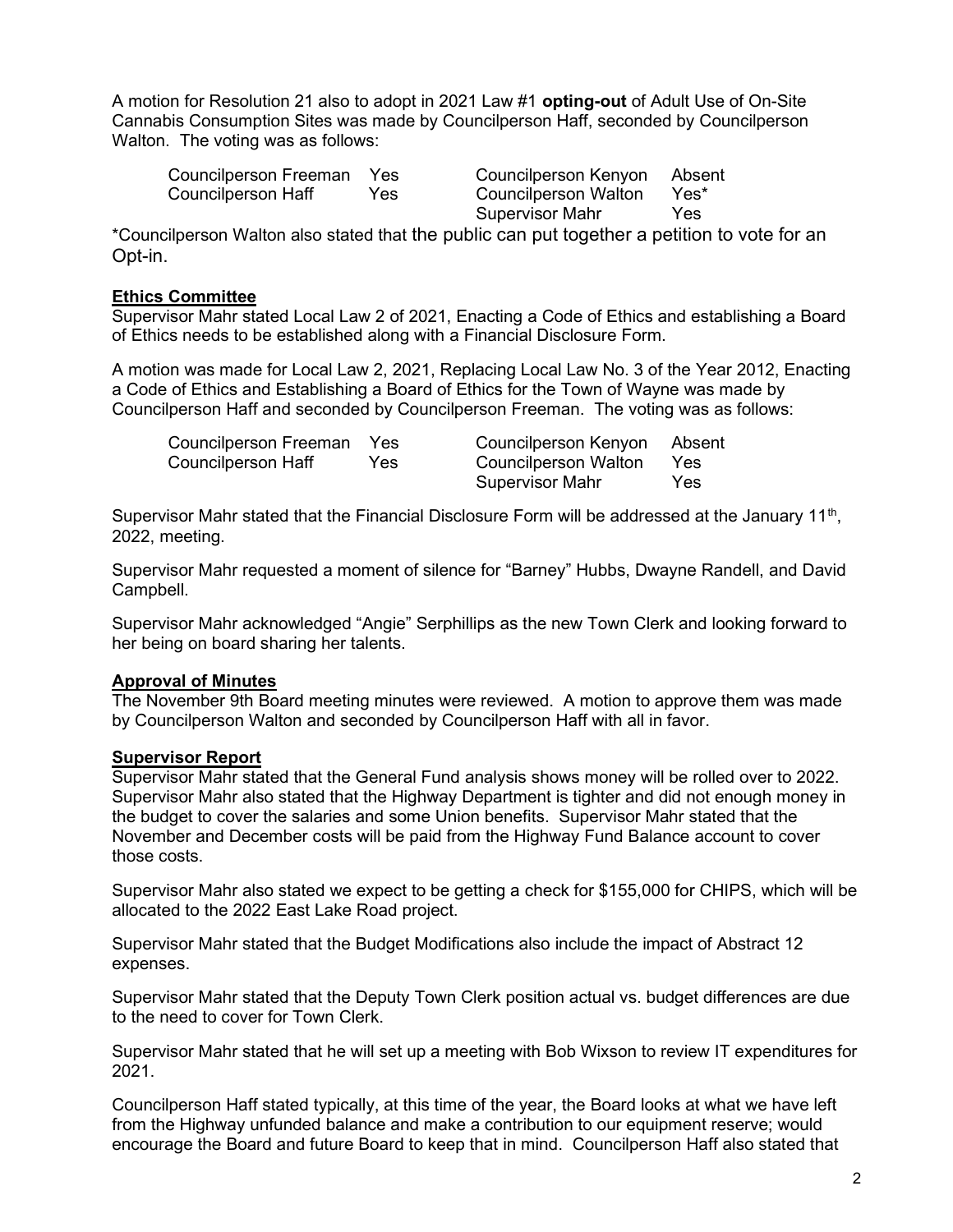he's not saying we have to put money in that right now because once it's in the Reserve that is what it has to be used for. Councilperson Haff stated that if no money is put in, keep in mind because the Highway could be short for equipment in the future. Councilperson Haff also stated that when he started on this Board had to borrow money to pay for a truck.

Councilperson Haff stated that in the past we have put upwards of \$100,000 into the reserve account and understands that it is pretty tight right now.

Supervisor Mahr stated that we could look at the General to see if there is some money there to move over. There's not enough money in the Highway right now.

Councilperson Freeman suggested we get through the end of the year, get the CHIPS money back, and see what happens on the East Lake Road Project bid that's out there. Then we can make a decision in January and have answers to those items just mentioned.

Supervisor Mahr asked the Board to review Resolution 22 in the General Fund budget transfers. A motion to accept Resolution 22 was approved by Councilperson Haff and seconded by Councilperson Walton. The voting was as follows:

| Councilperson Freeman Yes |     | <b>Councilperson Walton</b> | Yes. |
|---------------------------|-----|-----------------------------|------|
| Councilperson Haff        | Yes | <b>Supervisor Mahr</b>      | Yes  |

Supervisor Mahr asked the Board to review Resolution 23 for the Highway Fund transfers, noting we are moving money out of the Fund Balance to cover employee medical insurance and social security benefits.

A motion to accept Resolution 23 was approved by Councilperson Walton and seconded by Councilperson Freeman. The voting was as follows:

| Councilperson Freeman Yes |      | Councilperson Walton   | Yes |
|---------------------------|------|------------------------|-----|
| <b>Councilperson Haff</b> | Yes. | <b>Supervisor Mahr</b> | Yes |

Supervisor Mahr stated that there will be an Abstract 13 which was done as an accrual last year with the vote to be approved in January. The Town of Campbell for Abstract 13, put together a Resolution that the Town Supervisor and one Board Member sign off on the expenses to be approved by December 31<sup>st</sup>. Supervisor Mahr stated that is the better way to handle the approvals and avoid the requirement for a special board meeting.

A motion to close out our final expenses of 2021, authorize Supervisor Mahr and one Board Member to approve all valid invoices collected in Abstract 13 so they can be paid by December 31<sup>st</sup>, was made by Councilperson Haff and seconded by Councilperson Walton. The voting was as follows:

| Councilperson Freeman | Yes.       | <b>Councilperson Walton</b> | Yes |
|-----------------------|------------|-----------------------------|-----|
| Councilperson Haff    | <b>Yes</b> | <b>Supervisor Mahr</b>      | Yes |

## Clerk's Report

Supervisor Mahr stated that the two main contributors were building permits and property transfers. There was a Playground donation so two separate checks were done. A motion to approve Clerks Report was made by Councilperson Walton and seconded by Councilperson Haff with all in favor.

Supervisor Mahr stated that when he created the Abstract 12 to do the prepays, it had an incorrect date on it. The Association of Towns and Williamson Law stated that Supervisor Mahr could cross out the incorrect date and replace the date with December  $14<sup>th</sup>$ . For the vouchers a letter should be attached to the file signed by the Board.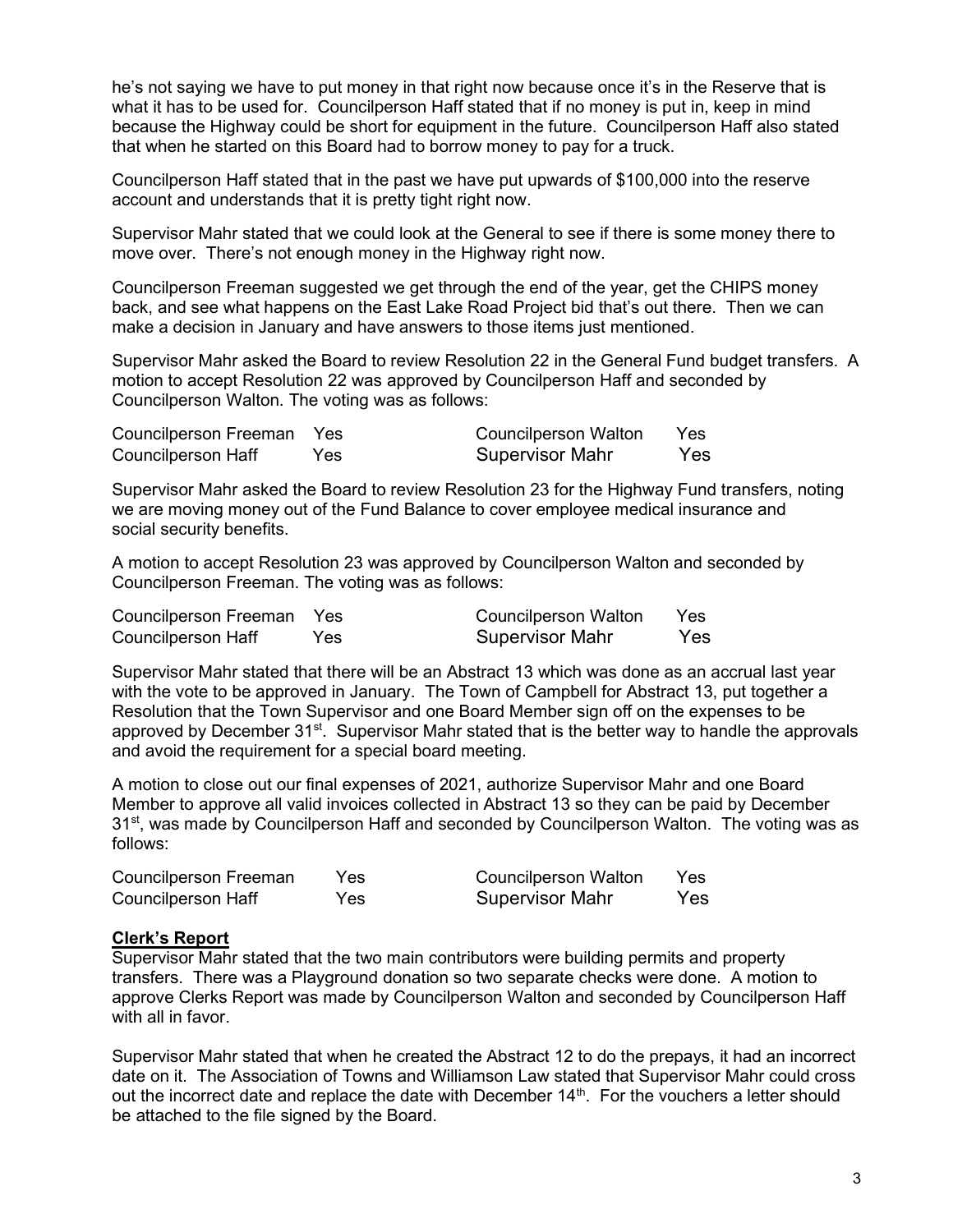Supervisor Mahr also stated that the celebration voucher for the gift cards, had to be split up into three vouchers. Tops told us they needed three different checks (10, 10, and 3 cards = 23) to process the gift cards.

Councilperson Haff asked if the \$2,400 to Sprague Insurance for KWIC will get reimbursed. Supervisor Mahr responded yes. Councilperson Haff asked about the \$200 Supervisor's cell phone for Tom Dunbar. Supervisor Mahr stated that it was \$300 for the year and he was here for 2/3rds of the year. Supervisor Mahr also stated that since he was Clerk for 2/3rds of the year he got that amount, and the Deputy Clerk was here in the Clerk's position, she will receive the remainder.

Councilperson Freeman suggested that KWIC be invoiced for the \$2,400. Supervisor Mahr stated yes that will be done.

A motion to approve Abstract 12 was made by Councilperson Haff and seconded by Councilperson Walton with all in favor.

# Justice Report

Supervisor Mahr stated an audit with Judge Freeman was done in December and everything was according what was sent to the State.

# Assessor's Report

Supervisor Mahr stated the Assessor's contract was reviewed. A motion to accept the Assessor's contract was approved by Councilperson Freeman and seconded by Councilperson Haff with all in favor.

# Highway Report

Superintendent Howard stated that there were flooding issues on Keuka Village Roads, the culverts were blocked on State Route 54, and water ran over and down by the Power Plant. The shoulders on Coryell Road were washed, that were just put in, and more material was needed to put back. Other roads such as Rhinehart, Ridge, and Fleet were also washed out and repaired.

Superintendent Howard stated that the fuel usage was 523 gallons.

Superintendent Howard stated that Soil and Water received an easement on Keuka Village Road to clean up the gravel bar that ran over. Shared services from Urbana assisted, fixed the head wall and changed them. Superintendent Howard stated that the International is ready to go to auction in January when there will be more bidders available.

Superintendent Howard stated that the road signs were replaced. Superintendent Howard stated that \$839 was received from the scrap metal and rebidding the shoulder work on East Lake Road with a January  $4<sup>th</sup>$  due date.

Superintendent Howard stated that the CHIPS money should be sent out on December 15<sup>th</sup>.

Councilperson Haff asked about the voucher from Pinnacle Rental Centers for a mini-saw rental for \$5,200. Superintendent Howard stated that was for a mini-excavator on East Lake Road and also a demolition saw to cut the road to replace the pipes and cut the pipes too. Councilperson Haff asked about the repair work on the excavator. Superintendent Howard stated that the excavator was parked in barn. Superintendent Howards stated a couple days later went to start it up and the Codes came on and it would not start, so Volvo had to be contacted to come and read the Codes. Of course, they do not have parts with them, had to pay a service call, ordered the parts, and they come back with another service call. Superintendent Howard stated that Volvo thought they would have to take the unit back to their place and take the counter-weights off the back in order to get to where they had to replace the part, but the service man was able to reach down and get it done. Superintendent Howards stated that the excavator was not that old and the problem was the emissions.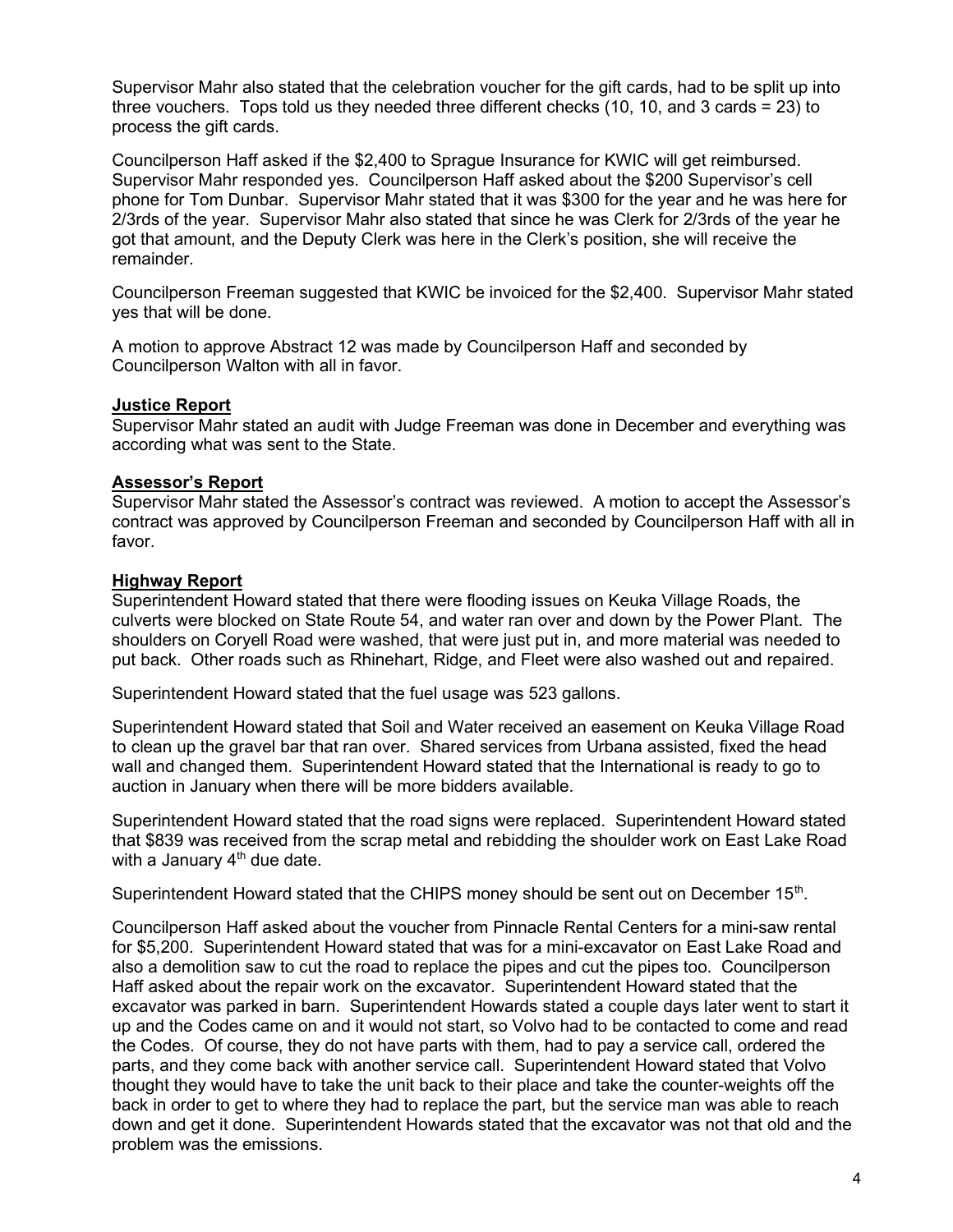Supervisor Mahr asked if there were any responses on the rebid. Superintendent Howard stated that he has not heard anything and that Larson Engineering suggested that if he knew of any contractors to ask them to put in a bid. Superintendent Howard asked the Board if they knew of any to please let him know and he would contact them.

Supervisor Mahr stated that the recommendation from the last Board Meeting was to ask for references and that is what is proposed for the new bids.

Councilperson Haff stated that the excavator was purchased in 2013. When the list was made (quite a few years ago) the excavator had 1400+ hours on it.

Councilperson Haff asked if there were any updates on any used 10-wheelers. Superintendent Howard stated there are quite a few out there, but they are all over the country and looking for something that was not in a town environment to just haul materials.

## **History Group**

Supervisor Mahr stated that the report shows description of hours and people working.

# Code Officer – Planning – Zoning

Supervisor Mahr asked if there were any questions on the Code Officer's Report. The only update was on the November Planning Board minutes were approved on December 13<sup>th</sup>.

Councilperson Freeman stated that the application for the event center on Hyatt Hill was withdrawn.

## Watershed Report

The monthly summary report was presented.

## Dog Control Officer

The monthly summary report was presented. Ms. Howard stated that all was quiet.

## Web Statistics

Supervisor Mahr presented Mr. Deming's contract for approval to sign.

## **Old Business**

Supervisor Mahr stated that if we needed to go into Executive Session Harter Secrest is available if we need to discuss the Union Contract to proceed with the tentative agreement.

## Home Town Hero Update

Supervisor Mahr asked if there was any follow-up. Ms. Haar stated she made contact with Gary Perz, helping her a lot, and got her an application for using the utility poles. Ms. Haar stated that an ad should be put out or on the website for interest in the program and what the cost will be.

Councilperson Freeman stated that she had the name of the company for the banners and can e-mail that to Ms. Haar. Ms. Haar stated that would be helpful.

## New Business

Supervisor Mahr stated that Mengel, Metzger, and Barr will start the 2019-2020 audit sometime next week and the Town needs to provide certain reports that Williamson Law will provide. Supervisor Mahr stated that the bookkeeper who agreed to accept the position decided not to. There are three new candidates that will be reviewed.

Supervisor Mahr stated that the Town received a 2020 audit letter from the State on the AUD asking six questions which need to be answered. Supervisor Mahr stated that Mengel, Metzger, and Barr could help and in the past they have done AUD's for towns. Mr. Steve Perry, Barrington Town Supervisor, had them do their AUD's and was very happy with them.